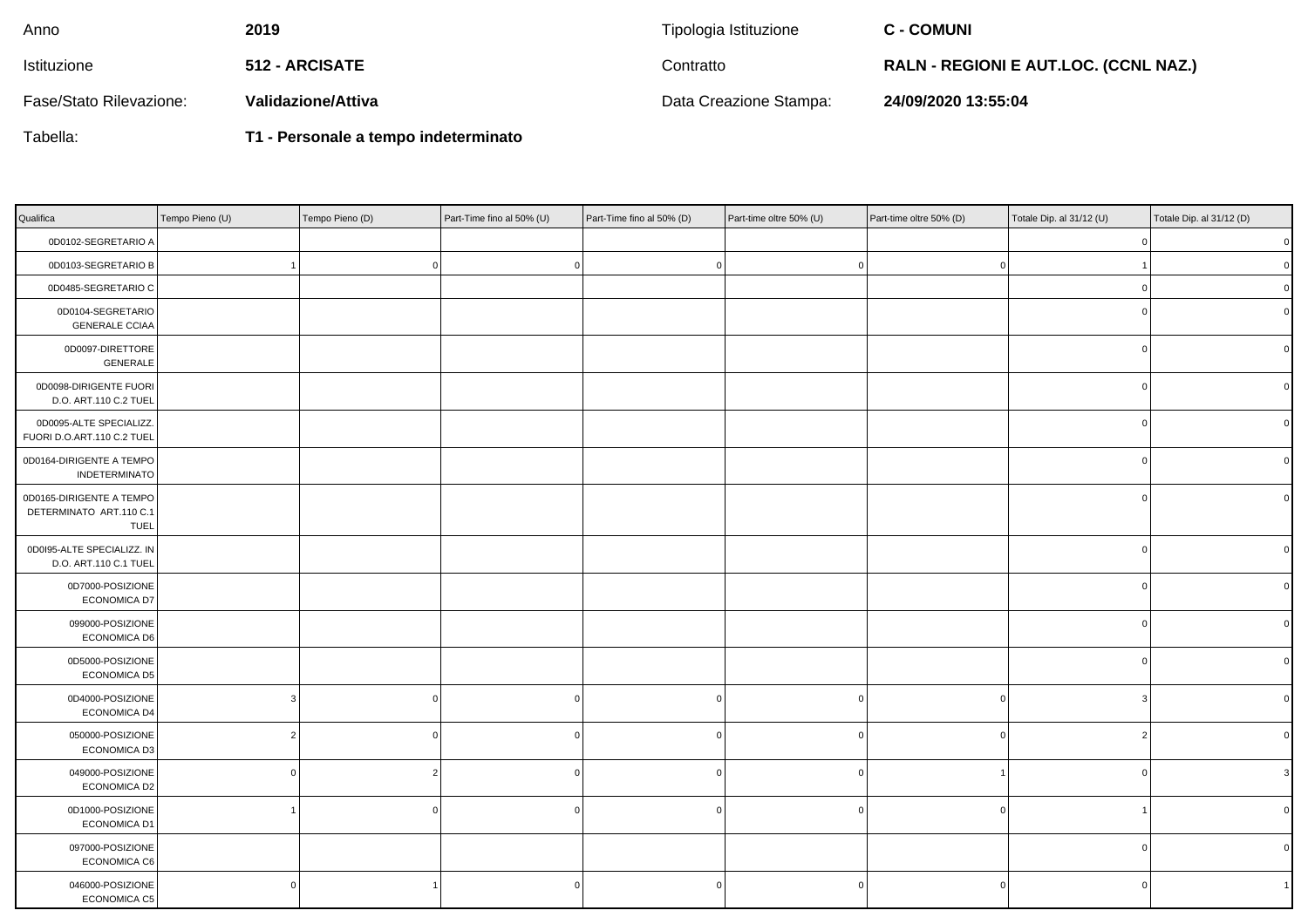| 045000-POSIZIONE<br>ECONOMICA C4               |  |  |  |             |              |
|------------------------------------------------|--|--|--|-------------|--------------|
| 043000-POSIZIONE<br>ECONOMICA C3               |  |  |  |             |              |
| 042000-POSIZIONE<br>ECONOMICA C2               |  |  |  |             | 11           |
| 0C1000-POSIZIONE<br>ECONOMICA C1               |  |  |  |             |              |
| 0B8000-POSIZIONE<br>ECONOMICA B8               |  |  |  |             |              |
| 0B7A00-POSIZ. ECON. B7 -<br>PROFILO ACCESSO B3 |  |  |  |             |              |
| 0B7000-POSIZ. ECON. B7<br>PROFILO ACCESSO B1   |  |  |  |             |              |
| 038490-POSIZ.ECON. B6<br>PROFILI ACCESSO B3    |  |  |  |             |              |
| 038491-POSIZ.ECON. B6<br>PROFILI ACCESSO B1    |  |  |  |             |              |
| 037492-POSIZ.ECON. B5<br>PROFILI ACCESSO B3    |  |  |  |             |              |
| 037493-POSIZ.ECON. B5<br>PROFILI ACCESSO B1    |  |  |  |             |              |
| 036494-POSIZ.ECON. B4<br>PROFILI ACCESSO B3    |  |  |  |             |              |
| 036495-POSIZ.ECON. B4<br>PROFILI ACCESSO B1    |  |  |  |             |              |
| 055000-POSIZIONE<br>ECONOMICA DI ACCESSO B3    |  |  |  |             |              |
| 034000-POSIZIONE<br>ECONOMICA B3               |  |  |  |             |              |
| 032000-POSIZIONE<br>ECONOMICA B2               |  |  |  |             |              |
| 054000-POSIZIONE<br>ECONOMICA DI ACCESSO B1    |  |  |  |             |              |
| 0A6000-POSIZIONE<br>ECONOMICA A6               |  |  |  |             |              |
| 0A5000-POSIZIONE<br>ECONOMICA A5               |  |  |  |             |              |
| 028000-POSIZIONE<br>ECONOMICA A4               |  |  |  | $\circ$     | $\circ$      |
| 027000-POSIZIONE<br>ECONOMICA A3               |  |  |  | $\mathbf 0$ | $\mathbf{0}$ |
| 025000-POSIZIONE<br>ECONOMICA A2               |  |  |  | $\mathbf 0$ | $\mathbf 0$  |
| 0A1000-POSIZIONE<br>ECONOMICA A1               |  |  |  | $\mathbf 0$ | $\mathbf 0$  |
| 000061-CONTRATTISTI                            |  |  |  | 0           | $\mathbf 0$  |